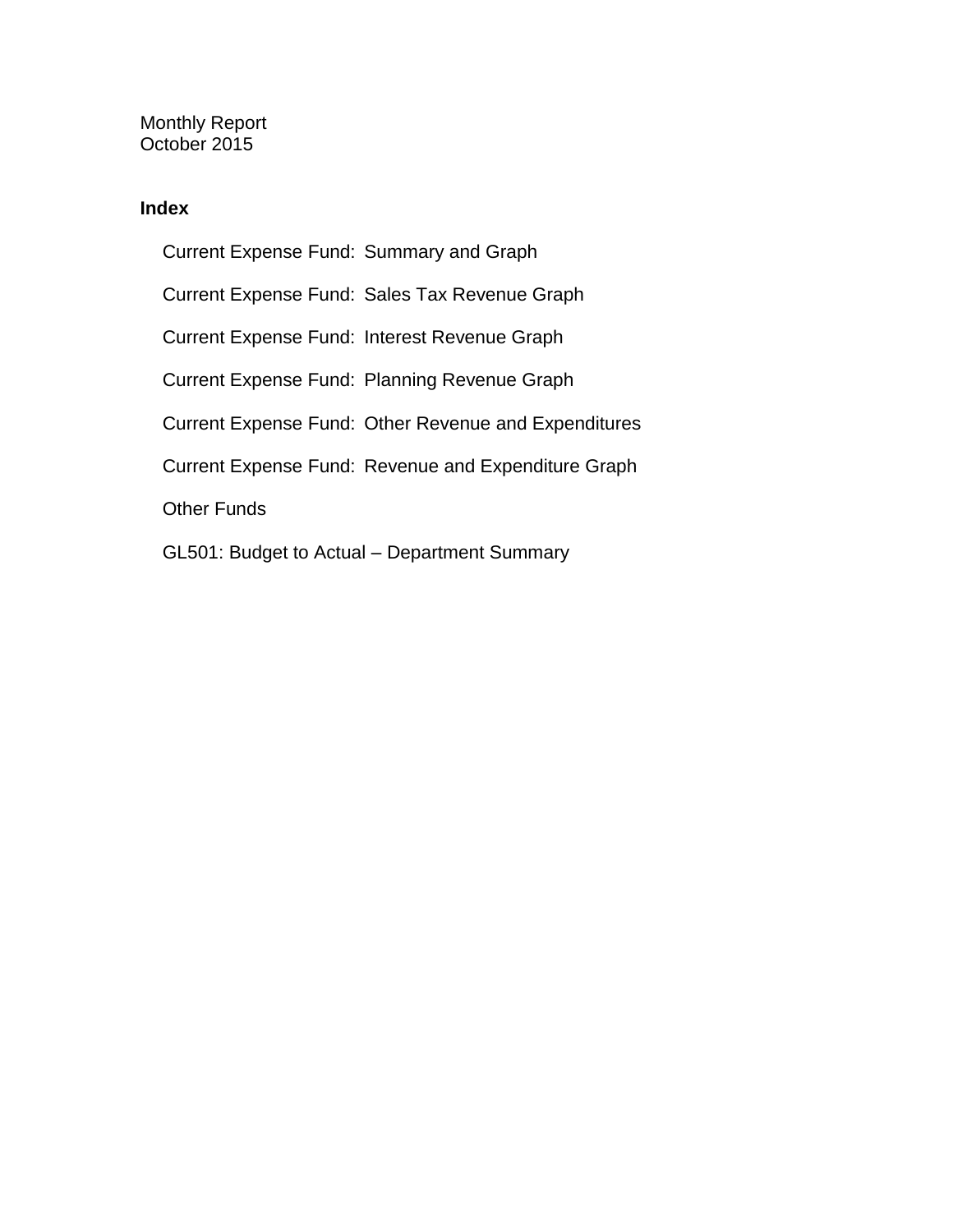# Island County **Monthly Report / OCTOBER 2015**

#### **CURRENT EXPENSE FUND Thousands (000's)**

|                            |                   | <b>Current Year</b>  |                                          |                       |                   | 2014                 |                                          |                       | 2013              |                      |                                          |                      |
|----------------------------|-------------------|----------------------|------------------------------------------|-----------------------|-------------------|----------------------|------------------------------------------|-----------------------|-------------------|----------------------|------------------------------------------|----------------------|
|                            | Current<br>Actual | <b>YTD</b><br>Actual | <b>Budget</b><br>Net of Beg.<br>Fund Bal | % VS<br><b>Budget</b> | Current<br>Actual | <b>YTD</b><br>Actual | <b>Budget</b><br>Net of Beg.<br>Fund Bal | % VS<br><b>Budget</b> | Current<br>Actual | <b>YTD</b><br>Actual | <b>Budget</b><br>Net of Beg.<br>Fund Bal | %VS<br><b>Budget</b> |
| <b>Revenue</b>             |                   |                      |                                          |                       |                   |                      |                                          |                       |                   |                      |                                          |                      |
| Property Tax               | 2,460             | 7,059                | 7,786                                    | 91%                   | 2,574             | 6.824                | 7,482                                    | 91%                   | 2,284             | 6,659                | 7,291                                    | 91%                  |
| Sales Tax                  |                   | 3,514                | 5,157                                    | 68%                   | 397               | 3,983                | 4,484                                    | 89%                   | 364               | 3.683                | 4,052                                    | 91%                  |
| Planning and Community     | 142               | 1,564                | 1,830                                    | 85%                   | 90                | 1,452                | 1,456                                    | 100%                  | 118               | 1,214                | 1,363                                    | 89%                  |
| Interest - Investment      | 48                | 489                  | 552                                      | 89%                   | 51                | 450                  | 552                                      | 82%                   | 44                | 471                  | 302                                      | 156%                 |
| Gain/Loss on Investment    | 58                | 112                  | $\blacksquare$                           |                       | 55                | 75                   | $\blacksquare$                           |                       | $\blacksquare$    | (14)                 | $\blacksquare$                           |                      |
| Other                      | 527               | 5,304                | 6.585                                    | 81%                   | 555               | 4.901                | 6.402                                    | 77%                   | 484               | 5.293                | 5.427                                    | 98%                  |
| Subtotal                   | 3,235             | 18,042               | 21.910                                   | 82%                   | 3.722             | 17.685               | 20.376                                   | 87%                   | 3,294             | 17.306               | 18.435                                   | 94%                  |
| Intergovernmental (Grants) | 152               | 1.038                | 1.034                                    | 100%                  | 86                | 673                  | 951                                      | 71%                   | 65                | 702                  | 981                                      | 72%                  |
| Total                      | 3,387             | 19,080               | 22.944                                   | 83%                   | 3,808             | 18.358               | 21,327                                   | 86%                   | 3,359             | 18.008               | 19.416                                   | 93%                  |
| Interfund Transfers-In     | $\blacksquare$    | 2,958                | 2,958                                    | 100%                  | 22                | 2,725                | 2,714                                    | 100%                  | $\blacksquare$    | 2,357                | 2,367                                    | 100%                 |
| Use of Beg Fund Balance    | $\blacksquare$    |                      | 669                                      | 0%                    | $\blacksquare$    | $\blacksquare$       | 1,700                                    | 0%                    | $\blacksquare$    | $\blacksquare$       | 1,219                                    | 0%                   |
| <b>Total Revenue</b>       | 3,387             | 22,038               | 26,571                                   | 83%                   | 3,830             | 21,083               | 25,741                                   | 82%                   | 3,359             | 20,365               | 23,002                                   | 89%                  |
| Salaries & Benefits        |                   | 13,772               | 18,141                                   | 76%                   | 1,794             | 13,373               | 17,515                                   | 76%                   |                   | 12,288               | 15,612                                   | 79%                  |
|                            | 1,973             |                      |                                          |                       |                   |                      |                                          |                       | 1,293             |                      |                                          |                      |
| Services & Supplies        | 481               | 4,763                | 6,302                                    | 76%                   | 337               | 4,512                | 6,057                                    | 74%                   | 368               | 4,388                | 5,607                                    | 78%                  |
| Capital                    | (4)               | 248                  | 523                                      | 47%                   |                   | 152                  | 362                                      | 42%                   |                   | 184                  | 604                                      | 30%                  |
| <b>Expenditures</b>        | 2,450             | 18,783               | 24,966                                   | 75%                   | 2,131             | 18,037               | 23,934                                   | 75%                   | 1,661             | 16,860               | 21,823                                   | 77%                  |
| Interfund Transfers-Out    |                   | 1,604                | 1,604                                    | 100%                  |                   | 1,767                | 1,807                                    | 98%                   |                   | 1,130                | 1,179                                    | 96%                  |
| <b>Total Expenditures</b>  | 2.450             | 20.387               | 26,570                                   | 77%                   | 2,131             | 19.804               | 25.741                                   | 77%                   | 1.661             | 17.990               | 23,002                                   | 78%                  |
| <b>Net Current Expense</b> | 937               | 1,651                | $\mathbf{1}$                             |                       | 1,699             | 1,279                | 0                                        |                       | 1,698             | 2,375                | 0                                        |                      |





October 10/12th OR APROX.83.3% OF THE TOTAL YEAR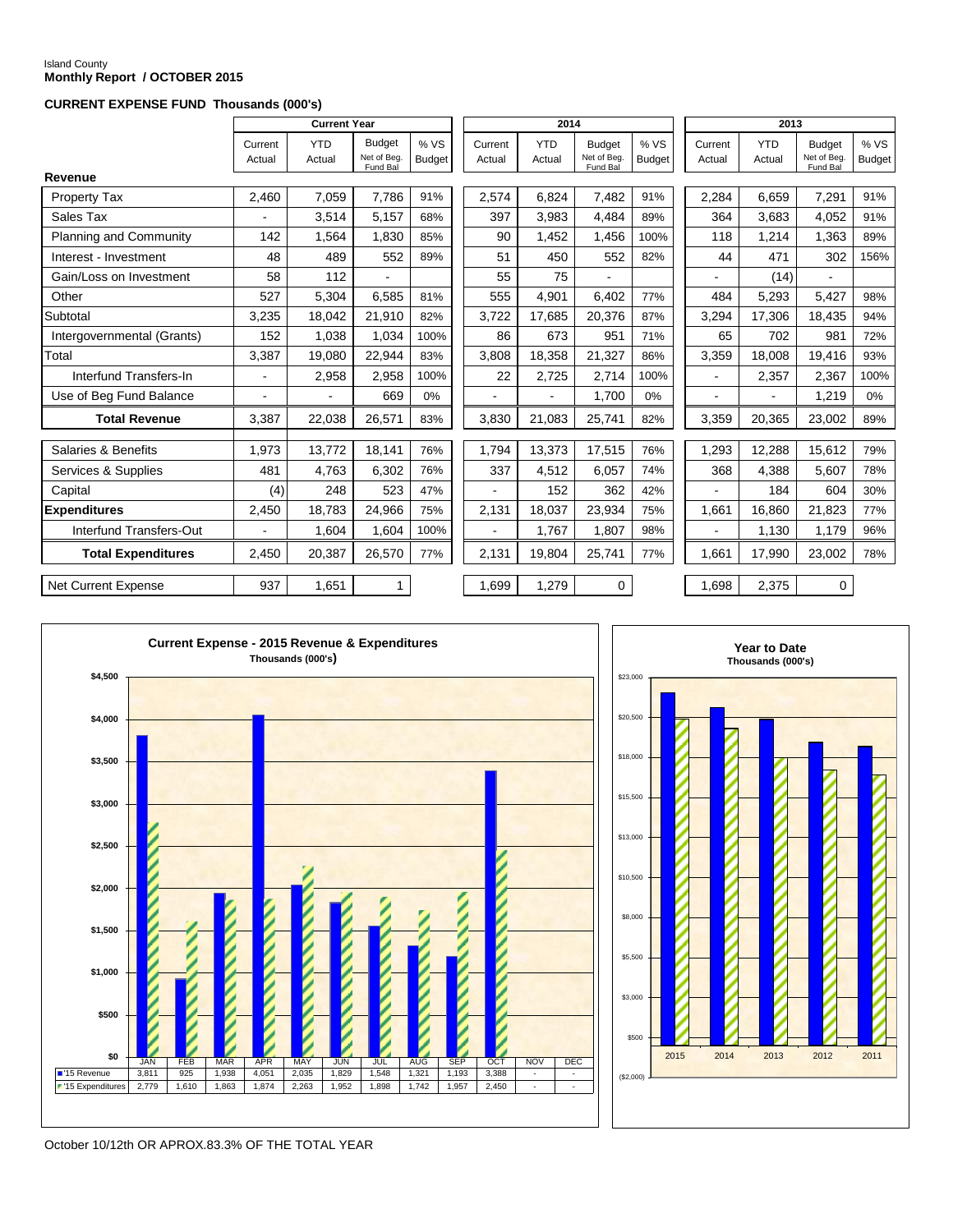### 4,000,000  **600,000** 3,750,000 3,500,000 3,250,000  **500,000** 3,000,000 2,750,000  **400,000** 2,500,000 2,250,000  **300,000** 2,000,000 1,750,000 1,500,000  **200,000** 1,250,000 1,000,000  **100,000** 750,000 500,000 250,000  **-** JAN | FEB | MAR | APR | MAY | JUN | JUL | AUG | SEP | OCT | NOV | DEC '15 Sales Tax | 369,565 | 375,077 | 445,638 | 430,150 | 414,591 | 519,985 | 484,785 | 474,030 - '14 Sales Tax | 344,488 | 339,474 | 408,431 | 351,088 | 375,880 | 445,500 | 435,804 | 420,539 | 465,185 | 397,017 | 366,067 | 506,418 2015 - 2018 - 2019 - 2011 '13 Sales Tax | 299,761 | 310,146 | 361,170 | 326,410 | 371,723 | 401,862 | 393,471 | 417,930 | 436,772 | 363,682 | 350,656 | 480,856

### **2015 Sales Tax Revenue - Current Expense Fund**

**Year to Date**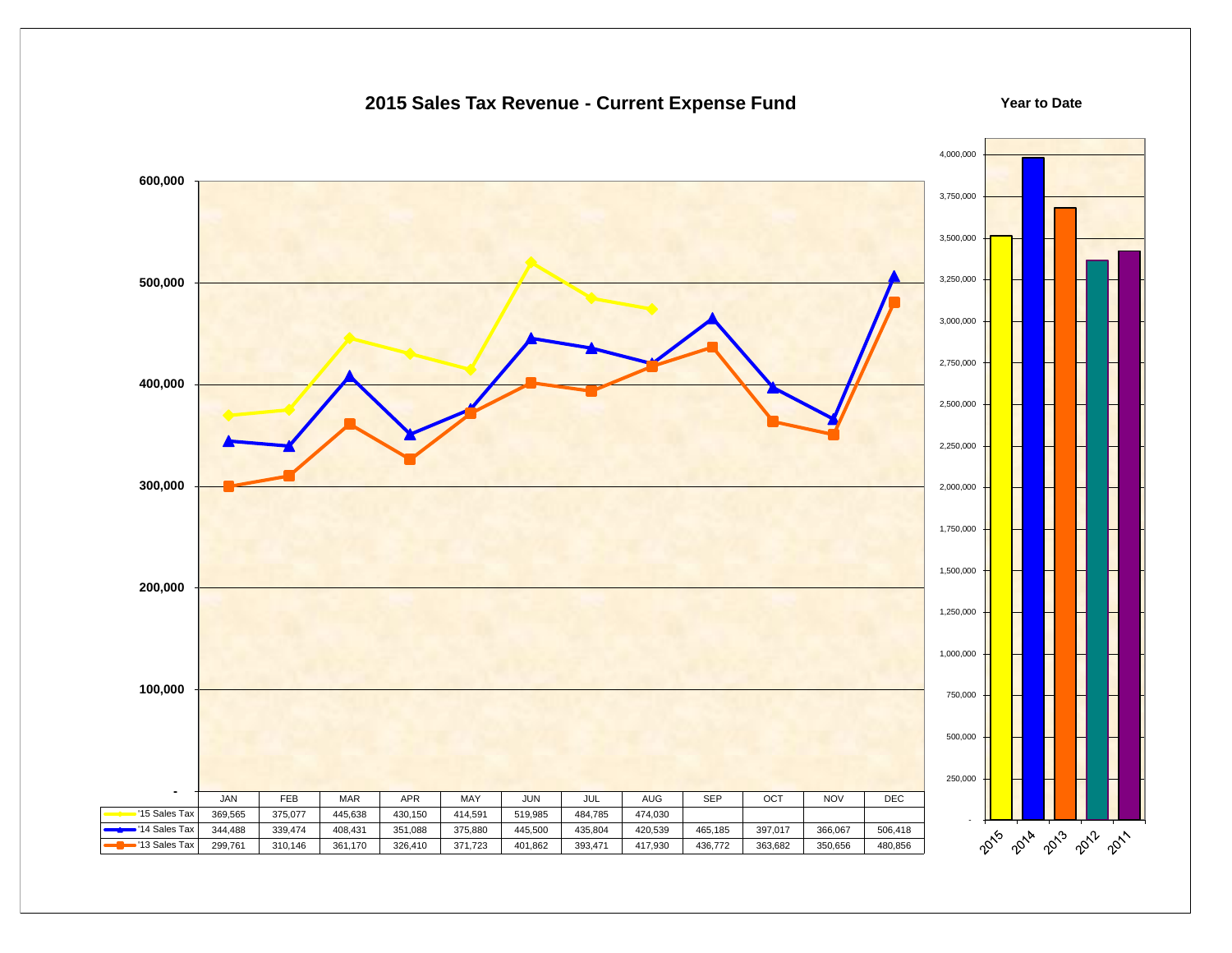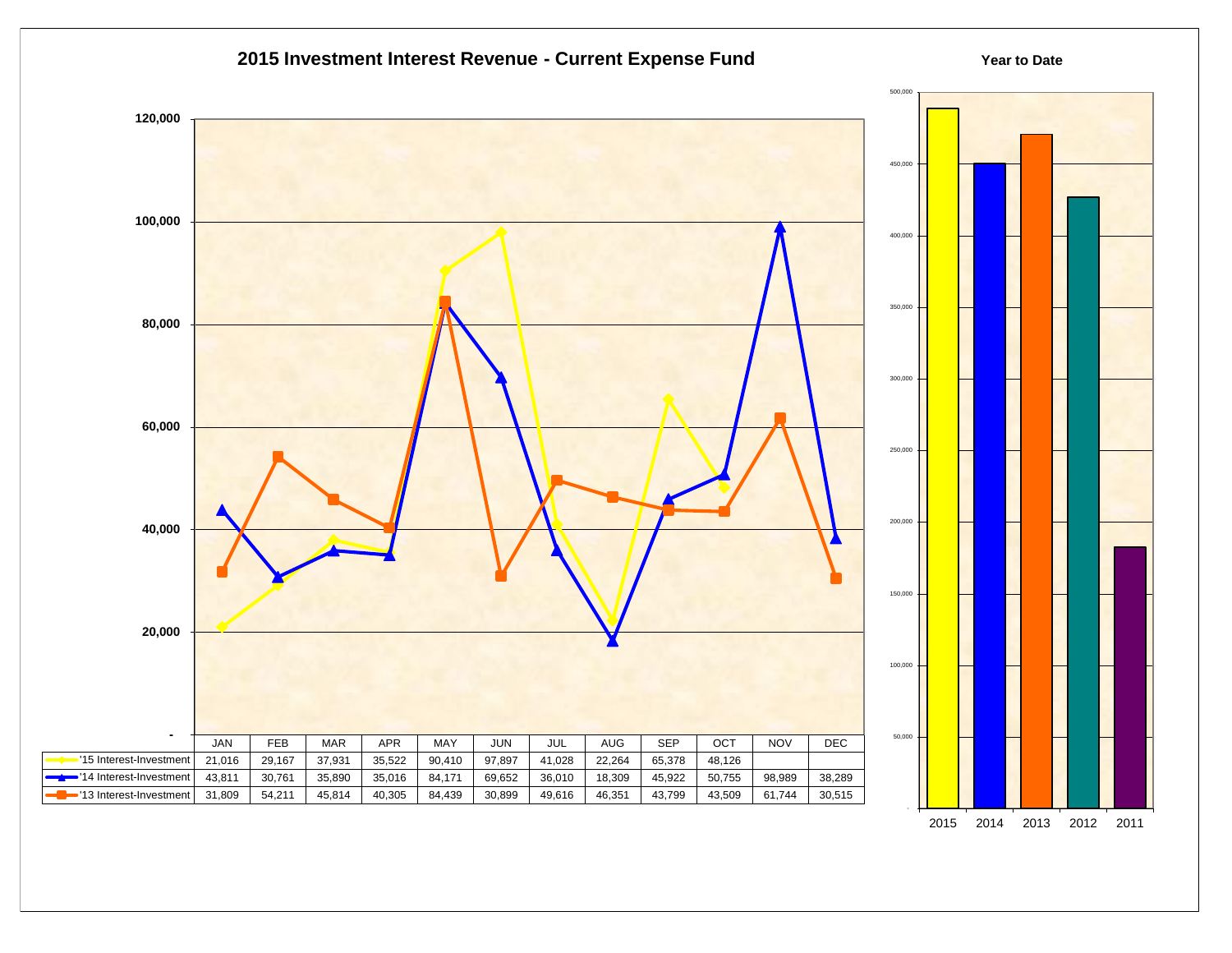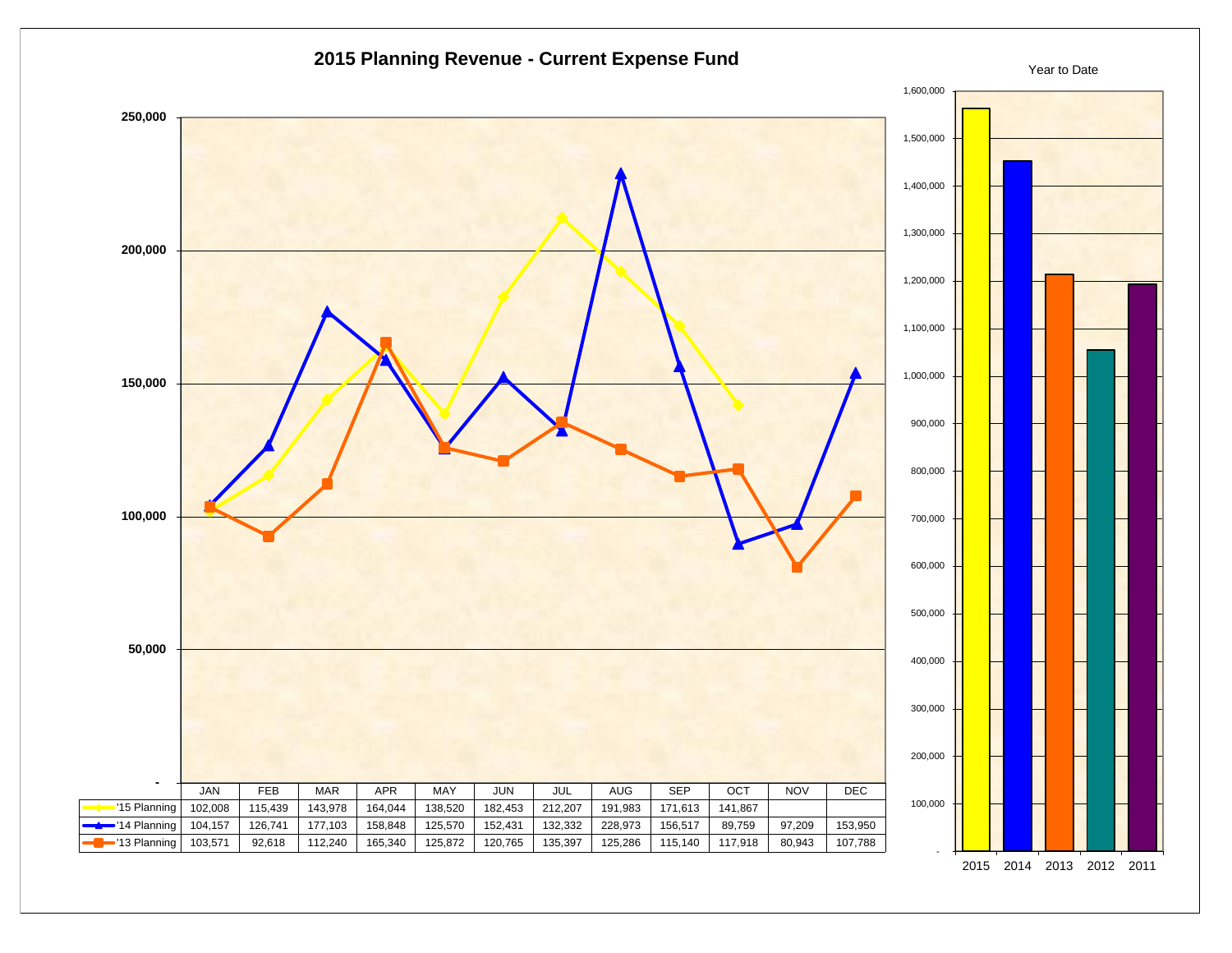### By Department

### **Other Revenue**

| <b>Year to Date</b>               | <b>ACTUAL</b> | <b>BUDGET</b> | Year to Date % |
|-----------------------------------|---------------|---------------|----------------|
| Auditor                           | 539,772       | 558,461       | 96.7%          |
| <b>Clerk</b>                      | 265,753       | 363,000       | 73.2%          |
| <b>District Court</b>             | 796,693       | 1,020,900     | 78.0%          |
| <b>Sheriff</b>                    | 724,861       | 621,228       | 116.7%         |
| <b>Sales Tax Criminal Justice</b> | 429,562       | 645,000       | 66.6%          |
| Cable Tax                         | 0             | 540,000       | $0.0\%$        |
| Prop Tax Penalty                  | 366,833       | 383,000       | 95.8%          |
| Prop Tax Interest                 | 557,628       | 650,000       | 85.8%          |
| State Sh Rev PUD                  | 137,550       | 134,000       | 102.6%         |
| <b>County Assistance</b>          | 464,173       | 448,000       | 103.6%         |
| <b>Criminal Justice</b>           | 385,406       | 467,000       | 82.5%          |
| Liquor Tax                        | 207,817       | 240,000       | 86.6%          |
| Other                             | 428,409       | 513,912       | 83.4%          |
| <b>Total Other Revenue</b>        | 5,304,457     | 6,584,501     | 80.56%         |

### **Expenditures**

| <b>Year to Date</b>         | <b>ACTUAL</b> | <b>BUDGET</b> | Year to Date % |
|-----------------------------|---------------|---------------|----------------|
| Assessor                    | 827,509       | 1,159,497     | 71.4%          |
| Auditor                     | 670,238       | 894,015       | 75.0%          |
| <b>Budget</b>               | 54,290        | 68,821        | 78.9%          |
| <b>Central Services</b>     | 998,857       | 1,882,849     | 53.1%          |
| <b>Clerk</b>                | 384,421       | 535,644       | 71.8%          |
| Commissioners               | 494,270       | 639,073       | 77.3%          |
| Coroner                     | 222,028       | 275,230       | 80.7%          |
| <b>District Court</b>       | 892,678       | 1,189,006     | 75.1%          |
| <b>Emergency Management</b> | 162,608       | 208,405       | 78.0%          |
| <b>Facilities</b>           | 915,813       | 1,220,735     | 75.0%          |
| <b>GSA</b>                  | 876,380       | 1,195,646     | 73.3%          |
| <b>Human Resources</b>      | 291,844       | 443,045       | 65.9%          |
| <b>Human Services</b>       | 115,839       | 152,435       | 76.0%          |
| Miscellaneous               | 214,639       | 245,779       | 87.3%          |
| Parks                       | 277,330       | 311,649       | 89.0%          |
| Planning                    | 1,524,156     | 1,944,525     | 78.4%          |
| Prosecutor                  | 1,183,191     | 1,545,146     | 76.6%          |
| <b>Sheriff</b>              | 6,971,067     | 8,367,044     | 83.3%          |
| <b>Superior Court</b>       | 877,431       | 1,199,876     | 73.1%          |
| Treasurer                   | 474,301       | 644,197       | 73.6%          |
| Non Departmental            | 354,967       | 844,373       | 42.0%          |
| <b>Total Expenditures</b>   | 18,783,857    | 24,966,990    | 75.23%         |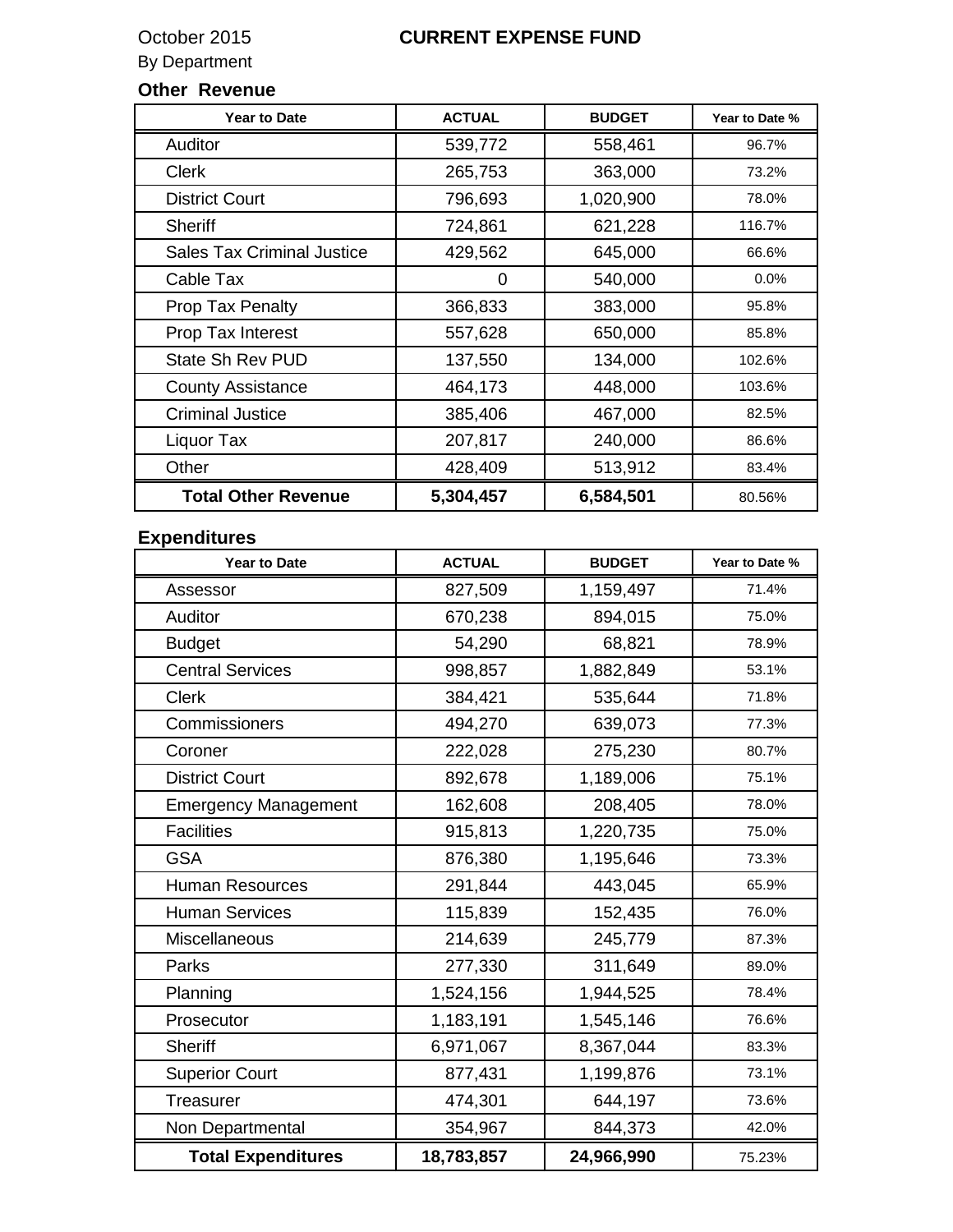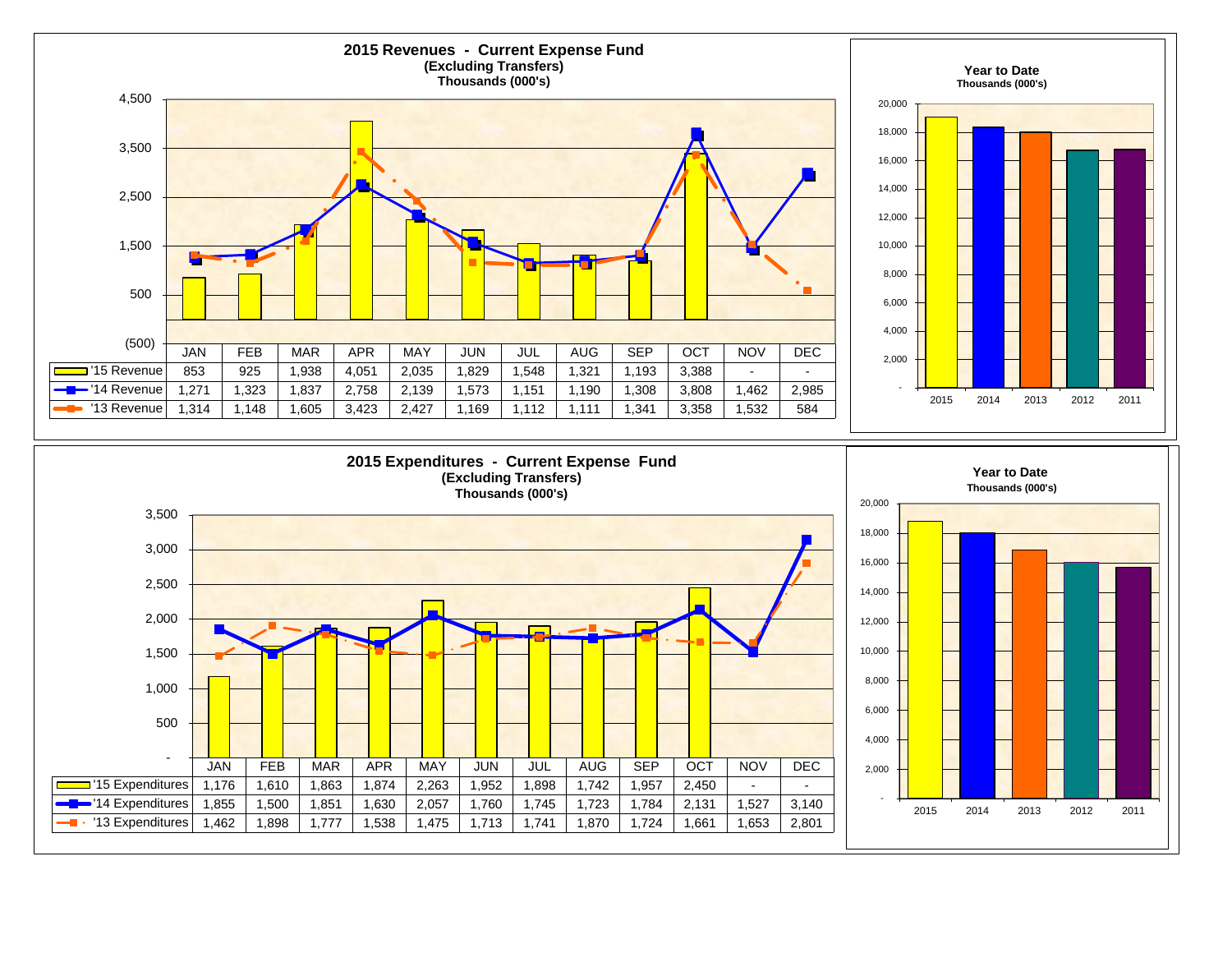### October 2015 **OTHER FUNDS**

**Revenue**

| Year to Date                | <b>Actual Transfers</b> | <b>Actual Revenue</b><br>(Excludes Transfers) | <b>Budget</b><br>(Excludes Transfers) | Year to Date<br>% |
|-----------------------------|-------------------------|-----------------------------------------------|---------------------------------------|-------------------|
| <b>Clean Water Utility</b>  |                         | 1,340,242                                     | 1,460,000                             | 91.8%             |
| <b>Conservation Futures</b> |                         | 628,586                                       | 831,370                               | 75.6%             |
| <b>Health Funds</b>         | 492,667                 | 2,371,458                                     | 3,412,529                             | 69.5%             |
| Human Services Funds        | 393,486                 | 2,194,172                                     | 4,130,844                             | 53.1%             |
| Juvenile Detention Facility | 300,000                 | 622,722                                       | 900,690                               | 69.1%             |
| <b>Public Works Funds</b>   | 1,375,021               | 17,620,169                                    | 23,048,272                            | 76.4%             |
| <b>REET 1 &amp; 2</b>       |                         | 2,351,440                                     | 2,751,945                             | 85.4%             |
| Solid Waste                 |                         | 5,696,458                                     | 6,176,559                             | 92.2%             |
| <b>Extension Services</b>   | 128,411                 | 119,618                                       | 245,511                               | 48.7%             |
| Insurance Reserve           |                         | 615,344                                       | 892,583                               | 68.9%             |
| Motor Pool                  | 482,071                 | 17,236                                        | 12,070                                | 142.8%            |
| Miscellaneous               | 181,784                 | 2,000,150                                     | 3,343,176                             | 59.8%             |

### **Expenditures**

| Year to Date                | <b>Actual Transfers</b> | <b>Actual Expenditures</b><br>(Excludes Transfers) | <b>Budget</b><br>(Excludes Transfers) | Year to Date<br>% |
|-----------------------------|-------------------------|----------------------------------------------------|---------------------------------------|-------------------|
| <b>Clean Water Utility</b>  | 70,510                  | 541.919                                            | 1,389,490                             | 39.0%             |
| <b>Conservation Futures</b> |                         | 634,798                                            | 831,370                               | 76.4%             |
| <b>Health Funds</b>         | 155,202                 | 2,684,284                                          | 3,744,994                             | 71.7%             |
| Human Services Funds        | 452,759                 | 2,475,462                                          | 4,089,901                             | 60.5%             |
| Juvenile Detention Facility | 61,287                  | 867,678                                            | 1,139,403                             | 76.2%             |
| <b>Public Works Funds</b>   | 2,468,371               | 14,779,076                                         | 21,954,922                            | 67.3%             |
| <b>REET 1 &amp; 2</b>       | 864,247                 | 2,174,673                                          | 1,887,698                             | 115.2%            |
| Solid Waste                 | 422,823                 | 4,723,306                                          | 5,753,736                             | 82.1%             |
| <b>Extension Services</b>   |                         | 232,436                                            | 373,922                               | 62.2%             |
| Insurance Reserve           | 33,617                  | 831,615                                            | 834,136                               | 99.7%             |
| Motor Pool                  | 31,241                  | 331,395                                            | 474,400                               | 69.9%             |
| Miscellaneous               | 147,556                 | 2,038,754                                          | 3,377,404                             | 60.4%             |

#### **Grouped Funds**

| Health Funds [Public Health Pooling, Natural Resources, Water Quality (104,165,149)]                                                                                                                                                                                                                                                                                                                 |
|------------------------------------------------------------------------------------------------------------------------------------------------------------------------------------------------------------------------------------------------------------------------------------------------------------------------------------------------------------------------------------------------------|
| Human Services Funds [Housing, Homeless Housing, Veterans, Mental Health, Developmental Disabilities, Alcohol Abuse,<br>Therapeutic Sales Tax, Admin (105,106,107,113,114,123,126,129)                                                                                                                                                                                                               |
| Public Works Funds [Road, Paths & Trails, Admin, Storm & Surface Water, Capital Drainage, Equipment Rental & Revolving<br>(101,137,139,144,321,501,119,410)                                                                                                                                                                                                                                          |
| Miscellaneous [Law Library, Elections, Fire Permit, Treasurer & Auditor O&M, Rural County Sales Tax, 2% Hotel/Motel Public<br>Facilities, CASA, Drug Seizure, Anti Profiteering, Enhanced 911, Family Resource Centers, Joint Tourism, Federal Asset<br>Fortfeiture, Trial Court Improvement, Historic Preservation<br>(103,111,115,116,118,121,124,130,131,133,136,140,141,142,143,146,147,157,180) |
|                                                                                                                                                                                                                                                                                                                                                                                                      |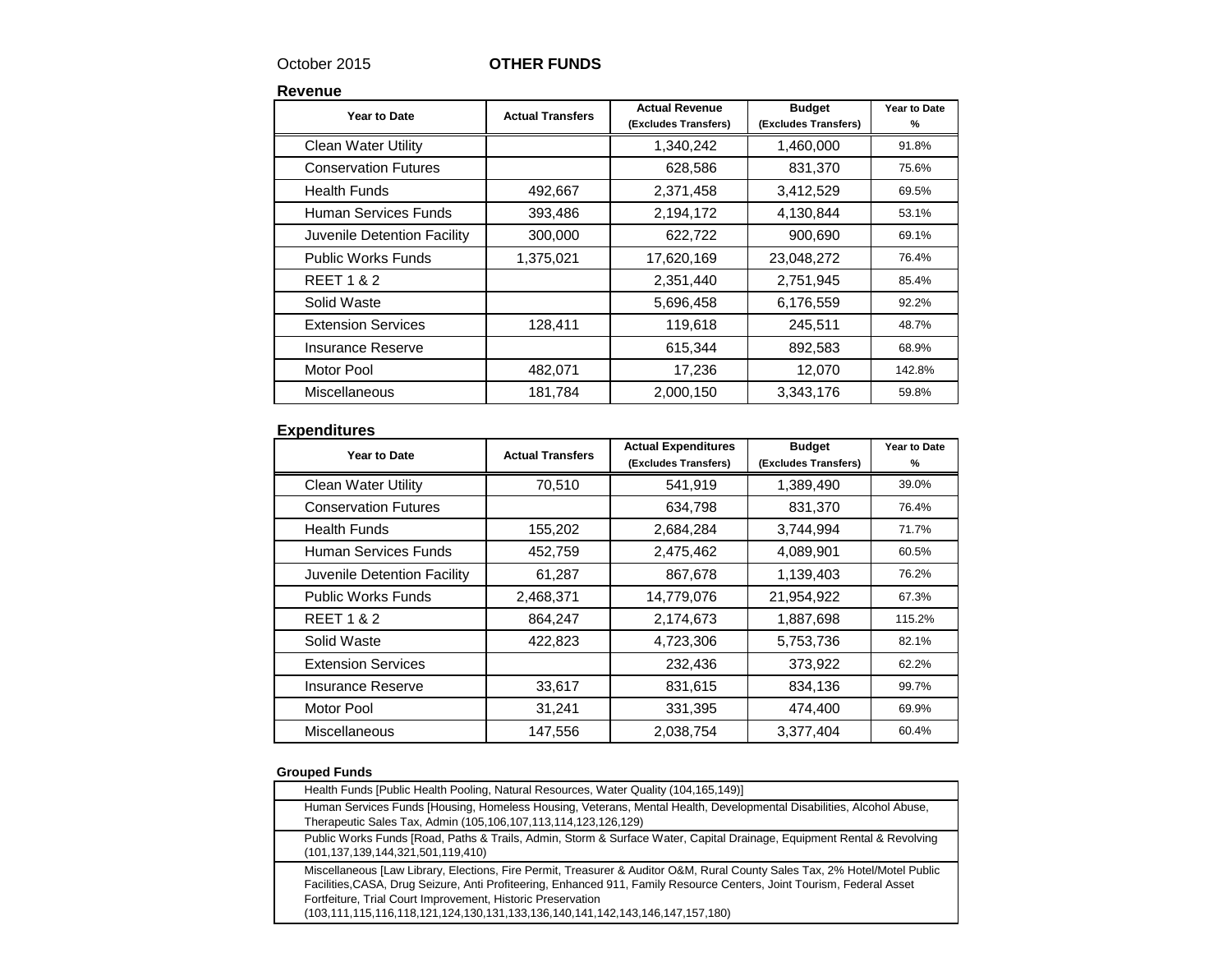|                                                       |                |               | <b>Report Date: 10/31/2015</b> |                |            |
|-------------------------------------------------------|----------------|---------------|--------------------------------|----------------|------------|
|                                                       |                |               |                                |                | Percent    |
| <b>Group - Description</b><br>Dept: 11 PUBLIC WORKS   | <b>Budget</b>  | <b>Actual</b> | <b>Encumbrance</b>             | <b>Balance</b> | <b>YTD</b> |
| <b>Revenue</b>                                        |                |               |                                |                |            |
| 34 CHARGES FOR GOODS & SERVICES                       | 20,826.00      | 31,569.33     | 0.00                           | (10,743.33)    | 151.58     |
| <b>36 MISCELLANEOUS REVENUES</b>                      | 5,600.00       | 7,663.70      | 0.00                           | (2,063.70)     | 136.85     |
| 39 OTHER FINANCING SOURCES                            | 283,947.00     | 283,947.00    | 0.00                           | 0.00           | 100.00     |
| <b>Revenue Total:</b>                                 | 310,373.00     | 323,180.03    | 0.00                           | (12,807.03)    | 104.12     |
| <b>Expenditures</b>                                   |                |               |                                |                |            |
| 10 SALARIES                                           | 163,487.00     | 134,349.45    | 0.00                           | 29,137.55      | 82.17      |
| 15 BENEFITS                                           | 87,240.00      | 62,007.61     | 0.00                           | 25,232.39      | 71.07      |
| 20 MAINTENANCE & OPERATIONS                           | 58,882.00      | 68,334.28     | 0.00                           | (9,452.28)     | 116.05     |
| <b>30 INTERGOVERNMENT</b>                             | 1,040.00       | 7,566.76      | 0.00                           | (6,526.76)     | 727.57     |
| 50 INTERDEPT & TRANSFERS                              | 1,000.00       | 5,072.20      | 0.00                           | (4,072.20)     | 507.22     |
| <b>Expenditure Total:</b>                             | 311,649.00     | 277,330.30    | 0.00                           | 34,318.70      | 88.98      |
| <b>Dept Total:</b>                                    | (1,276.00)     | 45,849.73     | 0.00                           | (47, 125.73)   |            |
|                                                       |                |               |                                |                |            |
| <b>Dept: 13 HUMAN SERVICES</b><br><b>Expenditures</b> |                |               |                                |                |            |
| 20 MAINTENANCE & OPERATIONS                           | 152,435.00     | 115,839.39    | 0.00                           | 36,595.61      | 75.99      |
| 50 INTERDEPT & TRANSFERS                              | 6,010.00       | 6,010.00      | 0.00                           | 0.00           | 100.00     |
| <b>Expenditure Total:</b>                             | 158,445.00     | 121,849.39    | 0.00                           | 36,595.61      | 76.90      |
| <b>Dept Total:</b>                                    | (158, 445.00)  | (121, 849.39) | 0.00                           | (36,595.61)    |            |
|                                                       |                |               |                                |                |            |
| Dept: 20 ASSESSOR<br><b>Revenue</b>                   |                |               |                                |                |            |
| 34 CHARGES FOR GOODS & SERVICES                       | 21,375.00      | 24,428.69     | 0.00                           | (3,053.69)     | 114.28     |
| <b>36 MISCELLANEOUS REVENUES</b>                      | 0.00           | 185.00        | 0.00                           | (185.00)       | 0.00       |
| <b>Revenue Total:</b>                                 | 21,375.00      | 24,613.69     | 0.00                           | (3,238.69)     | 115.15     |
| <b>Expenditures</b>                                   |                |               |                                |                |            |
| 10 SALARIES                                           | 740,298.00     | 551,464.67    | 0.00                           | 188,833.33     | 74.49      |
| 15 BENEFITS                                           | 315,199.00     | 211,936.41    | 0.00                           | 103,262.59     | 67.23      |
| 20 MAINTENANCE & OPERATIONS                           | 104,000.00     | 64,107.64     | 0.00                           | 39,892.36      | 61.64      |
| <b>Expenditure Total:</b>                             | 1,159,497.00   | 827,508.72    | 0.00                           | 331,988.28     | 71.36      |
| <b>Dept Total:</b>                                    | (1,138,122.00) | (802, 895.03) | 0.00                           | (335, 226.97)  |            |
| Dept: 21 AUDITOR                                      |                |               |                                |                |            |
| Revenue                                               |                |               |                                |                |            |
| 32 LICENSES & PERMITS                                 | 5,000.00       | 3,924.00      | 0.00                           | 1,076.00       | 78.48      |
| 34 CHARGES FOR GOODS & SERVICES                       | 552,361.00     | 534,665.54    | 0.00                           | 17,695.46      | 96.79      |
| <b>36 MISCELLANEOUS REVENUES</b>                      | 1,100.00       | 1,182.21      | 0.00                           | (82.21)        | 107.47     |
| <b>Revenue Total:</b>                                 | 558,461.00     | 539,771.75    | 0.00                           | 18,689.25      | 96.65      |
| <b>Expenditures</b>                                   |                |               |                                |                |            |
| 10 SALARIES                                           | 575,993.00     | 432,879.83    | 0.00                           | 143,113.17     | 75.15      |
| 15 BENEFITS                                           | 241,870.00     | 155,911.67    | 0.00                           | 85,958.33      | 64.46      |
| 20 MAINTENANCE & OPERATIONS                           | 76,152.00      | 81,446.59     | 0.00                           | (5,294.59)     | 106.95     |
| <b>Expenditure Total:</b>                             | 894,015.00     | 670,238.09    | 0.00                           | 223,776.91     | 74.96      |
| <b>Dept Total:</b>                                    | (335, 554.00)  | (130, 466.34) | 0.00                           | (205,087.66)   |            |

#### **Dept: 24 CLERK**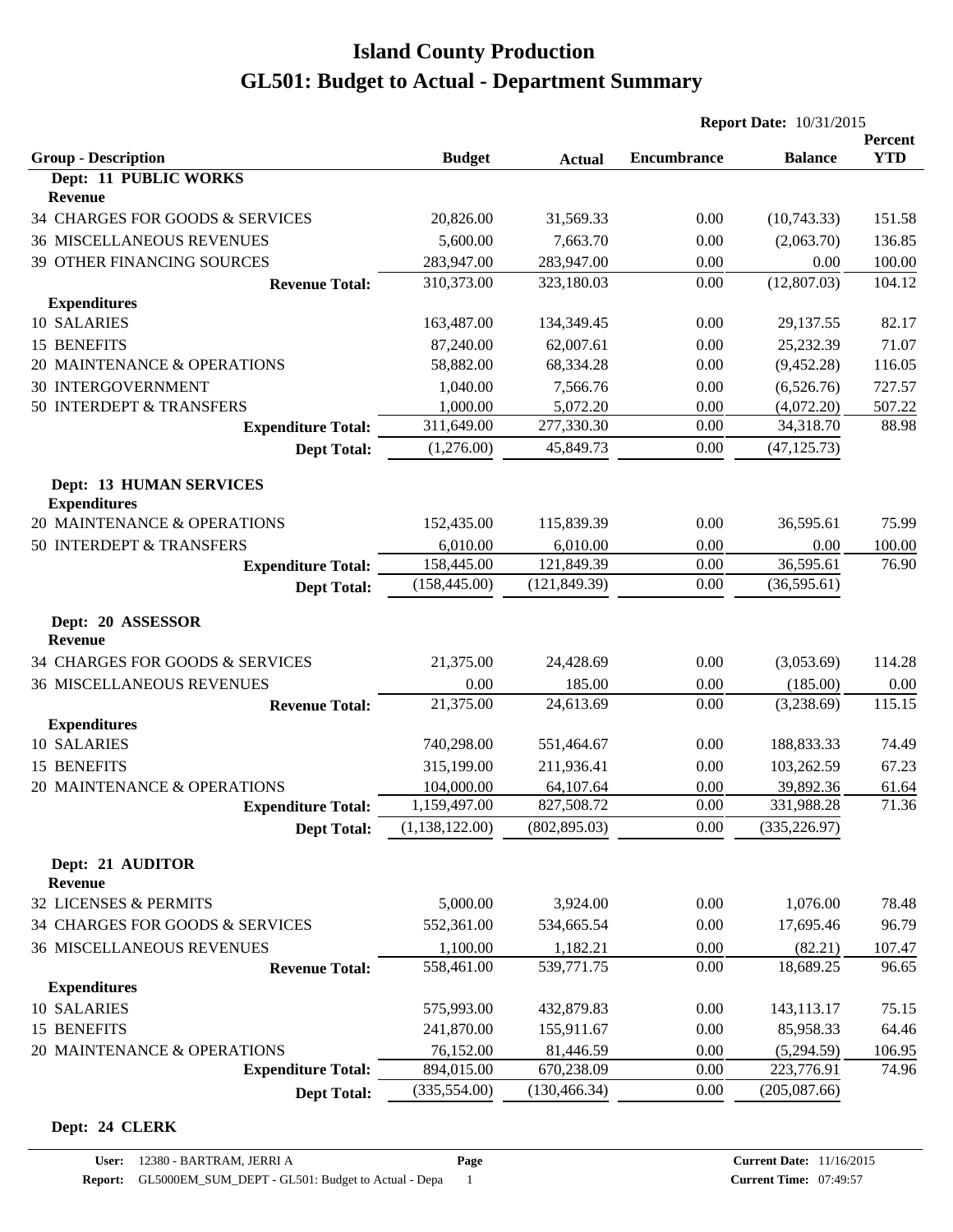|                                                    |                |               | <b>Report Date: 10/31/2015</b> |                |                       |
|----------------------------------------------------|----------------|---------------|--------------------------------|----------------|-----------------------|
| <b>Group - Description</b>                         | <b>Budget</b>  | <b>Actual</b> | <b>Encumbrance</b>             | <b>Balance</b> | Percent<br><b>YTD</b> |
| <b>Revenue</b>                                     |                |               |                                |                |                       |
| 33 INTERGOVERMENTAL REVENUES                       | 55,100.00      | 51,553.75     | 0.00                           | 3,546.25       | 93.56                 |
| 34 CHARGES FOR GOODS & SERVICES                    | 262,000.00     | 189,250.70    | 0.00                           | 72,749.30      | 72.23                 |
| <b>35 FINES &amp; PENALTIES</b>                    | 85,900.00      | 54,665.37     | 0.00                           | 31,234.63      | 63.63                 |
| <b>36 MISCELLANEOUS REVENUES</b>                   | 12,000.00      | 7,037.84      | 0.00                           | 4,962.16       | 58.64                 |
| 39 OTHER FINANCING SOURCES                         | 9,000.00       | 9,000.00      | 0.00                           | 0.00           | 100.00                |
| <b>Revenue Total:</b>                              | 424,000.00     | 311,507.66    | 0.00                           | 112,492.34     | 73.46                 |
| <b>Expenditures</b>                                |                |               |                                |                |                       |
| 10 SALARIES                                        | 365,631.00     | 277,398.32    | 0.00                           | 88,232.68      | 75.86                 |
| 15 BENEFITS                                        | 131,013.00     | 89,782.01     | 0.00                           | 41,230.99      | 68.52                 |
| 20 MAINTENANCE & OPERATIONS                        | 39,000.00      | 17,240.78     | 0.00                           | 21,759.22      | 44.20                 |
| <b>Expenditure Total:</b>                          | 535,644.00     | 384,421.11    | 0.00                           | 151,222.89     | 71.76                 |
| <b>Dept Total:</b>                                 | (111, 644.00)  | (72, 913.45)  | 0.00                           | (38, 730.55)   |                       |
| Dept: 25 COMMISSIONERS<br><b>Revenue</b>           |                |               |                                |                |                       |
| <b>36 MISCELLANEOUS REVENUES</b>                   | 0.00           | 50.00         | 0.00                           | (50.00)        | 0.00                  |
| <b>Revenue Total:</b>                              | 0.00           | 50.00         | 0.00                           | (50.00)        | 0.00                  |
| <b>Expenditures</b>                                |                |               |                                |                |                       |
| 10 SALARIES                                        | 417,413.00     | 333,230.01    | 0.00                           | 84,182.99      | 79.83                 |
| 15 BENEFITS                                        | 163,360.00     | 106,010.50    | 0.00                           | 57,349.50      | 64.89                 |
| 20 MAINTENANCE & OPERATIONS                        | 58,300.00      | 52,529.43     | 0.00                           | 5,770.57       | 90.10                 |
| 30 INTERGOVERNMENT                                 | 0.00           | 2,500.00      | 0.00                           | (2,500.00)     | 0.00                  |
| <b>Expenditure Total:</b>                          | 639,073.00     | 494,269.94    | 0.00                           | 144,803.06     | 77.34                 |
| <b>Dept Total:</b>                                 | (639,073.00)   | (494, 219.94) | 0.00                           | (144, 853.06)  |                       |
| <b>Dept: 26 CENTRAL SERVICES</b><br><b>Revenue</b> |                |               |                                |                |                       |
| <b>36 MISCELLANEOUS REVENUES</b>                   | 0.00           | 0.00          | 0.00                           | 0.00           | 0.00                  |
| <b>Revenue Total:</b>                              | 0.00           | 0.00          | 0.00                           | 0.00           | 0.00                  |
| <b>Expenditures</b>                                |                |               |                                |                |                       |
| 10 SALARIES                                        | 522,880.00     | 342,445.04    | 0.00                           | 180,434.96     | 65.49                 |
| 15 BENEFITS                                        | 230,224.00     | 145,774.23    | 0.00                           | 84,449.77      | 63.31                 |
| 20 MAINTENANCE & OPERATIONS                        | 640,835.00     | 380,505.19    | 0.00                           | 260,329.81     | 59.37                 |
| <b>40 CAPITAL</b>                                  | 417,300.00     | 101,617.10    | 0.00                           | 315,682.90     | 24.35                 |
| 50 INTERDEPT & TRANSFERS                           | 71,610.00      | 28,515.66     | 0.00                           | 43,094.34      | 39.82                 |
| <b>Expenditure Total:</b>                          | 1,882,849.00   | 998,857.22    | 0.00                           | 883,991.78     | 53.05                 |
| <b>Dept Total:</b>                                 | (1,882,849.00) | (998, 857.22) | 0.00                           | (883,991.78)   |                       |
| Dept: 27 CORONER                                   |                |               |                                |                |                       |
| <b>Revenue</b>                                     |                |               |                                |                |                       |
| 33 INTERGOVERMENTAL REVENUES                       | 20,000.00      | 17,262.80     | 0.00                           | 2,737.20       | 86.31                 |
| <b>Revenue Total:</b>                              | 20,000.00      | 17,262.80     | 0.00                           | 2,737.20       | 86.31                 |
| <b>Expenditures</b>                                |                |               |                                |                |                       |
| 10 SALARIES                                        | 118,750.00     | 98,813.74     | 0.00                           | 19,936.26      | 83.21                 |
| 15 BENEFITS                                        | 54,480.00      | 38,005.78     | 0.00                           | 16,474.22      | 69.76                 |
| 20 MAINTENANCE & OPERATIONS                        | 102,000.00     | 85,209.07     | 0.00                           | 16,790.93      | 83.53                 |
| <b>Expenditure Total:</b>                          | 275,230.00     | 222,028.59    | 0.00                           | 53,201.41      | 80.67                 |

**Page**

**Report:** GL5000EM\_SUM\_DEPT - GL501: Budget to Actual - Depa 2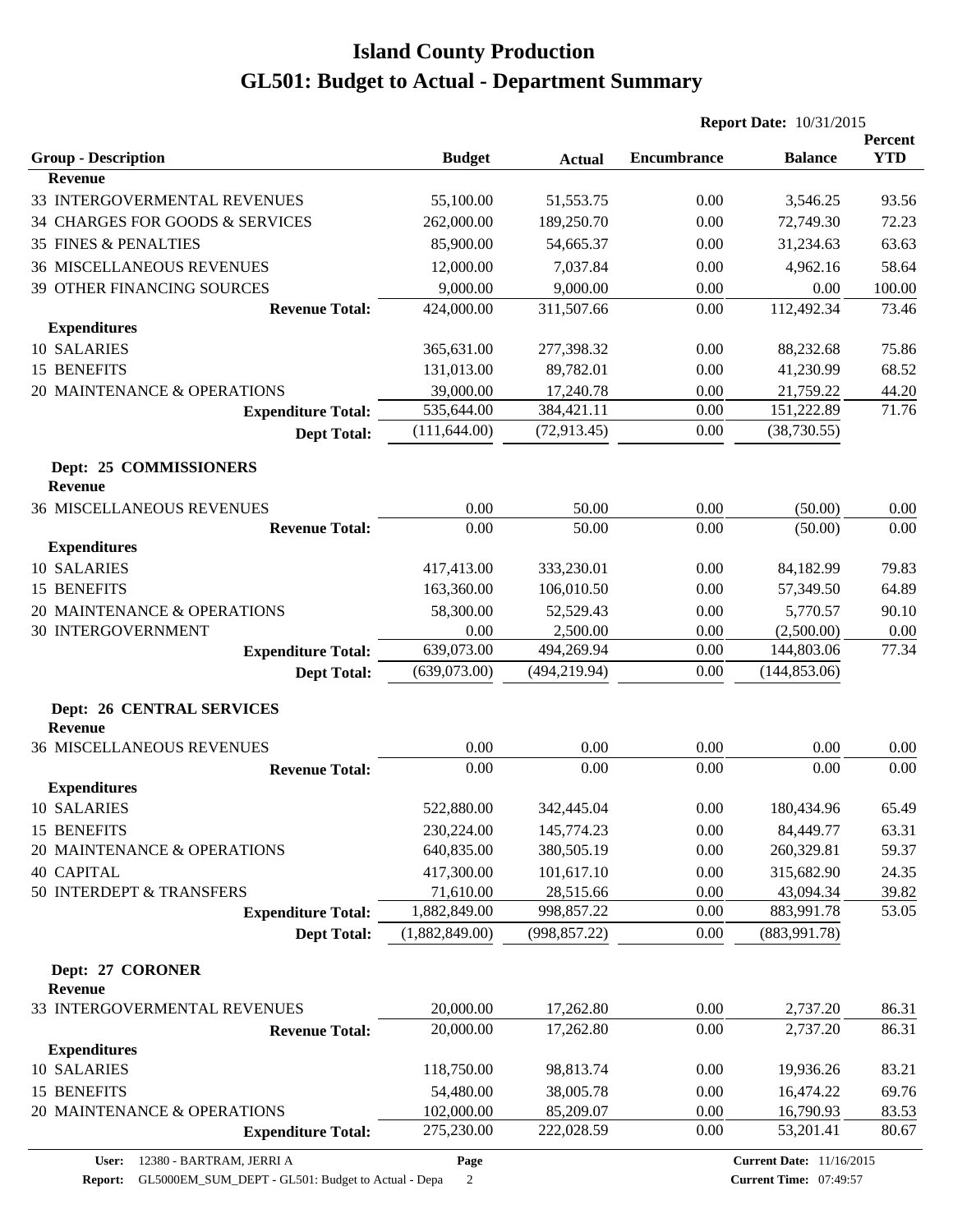|                                                 |                |               |                    | <b>Report Date: 10/31/2015</b> |                       |
|-------------------------------------------------|----------------|---------------|--------------------|--------------------------------|-----------------------|
| <b>Group - Description</b>                      | <b>Budget</b>  | <b>Actual</b> | <b>Encumbrance</b> | <b>Balance</b>                 | Percent<br><b>YTD</b> |
| <b>Dept Total:</b>                              | (255, 230.00)  | (204, 765.79) | 0.00               | (50, 464.21)                   |                       |
| Dept: 28 FACILITIES MANAGEMENT<br>Revenue       |                |               |                    |                                |                       |
| 34 CHARGES FOR GOODS & SERVICES                 | 75,720.00      | 75,640.50     | 0.00               | 79.50                          | 99.89                 |
| <b>36 MISCELLANEOUS REVENUES</b>                | 0.00           | 0.00          | 0.00               | 0.00                           | 0.00                  |
| 39 OTHER FINANCING SOURCES                      | 48,500.00      | 48,500.00     | 0.00               | 0.00                           | 100.00                |
| <b>Revenue Total:</b>                           | 124,220.00     | 124,140.50    | 0.00               | 79.50                          | 99.93                 |
| <b>Expenditures</b>                             |                |               |                    |                                |                       |
| 10 SALARIES                                     | 500,984.00     | 392,026.11    | 0.00               | 108,957.89                     | 78.25                 |
| 15 BENEFITS                                     | 254,401.00     | 156,312.86    | 0.00               | 98,088.14                      | 61.44                 |
| 20 MAINTENANCE & OPERATIONS                     | 465,350.00     | 367,474.16    | 0.00               | 97,875.84                      | 78.96                 |
| <b>Expenditure Total:</b>                       | 1,220,735.00   | 915,813.13    | 0.00               | 304,921.87                     | 75.02                 |
| <b>Dept Total:</b>                              | (1,096,515.00) | (791, 672.63) | 0.00               | (304, 842.37)                  |                       |
| Dept: 29 DISTRICT COURT<br><b>Revenue</b>       |                |               |                    |                                |                       |
| 33 INTERGOVERMENTAL REVENUES                    | 298,000.00     | 194,330.03    | 0.00               | 103,669.97                     | 65.21                 |
| 34 CHARGES FOR GOODS & SERVICES                 | 211,500.00     | 181,750.42    | 0.00               | 29,749.58                      | 85.93                 |
| <b>35 FINES &amp; PENALTIES</b>                 | 485,200.00     | 396,719.77    | 0.00               | 88,480.23                      | 81.76                 |
| <b>36 MISCELLANEOUS REVENUES</b>                | 26,200.00      | 23,892.70     | 0.00               | 2,307.30                       | 91.19                 |
| 39 OTHER FINANCING SOURCES                      | 50,000.00      | 50,000.00     | 0.00               | 0.00                           | 100.00                |
| <b>Revenue Total:</b>                           | 1,070,900.00   | 846,692.92    | 0.00               | 224, 207.08                    | 79.06                 |
| <b>Expenditures</b>                             |                |               |                    |                                |                       |
| 10 SALARIES                                     | 725,044.00     | 566,289.07    | 0.00               | 158,754.93                     | 78.10                 |
| 15 BENEFITS                                     | 322,952.00     | 232,523.14    | 0.00               | 90,428.86                      | 72.00                 |
| 20 MAINTENANCE & OPERATIONS                     | 141,010.00     | 93,866.20     | 0.00               | 47,143.80                      | 66.56                 |
| <b>Expenditure Total:</b>                       | 1,189,006.00   | 892,678.41    | 0.00               | 296,327.59                     | 75.07                 |
| <b>Dept Total:</b>                              | (118, 106.00)  | (45,985.49)   | 0.00               | (72, 120.51)                   |                       |
| <b>Dept: 36 MISCELLANEOUS</b><br>Revenue        |                |               |                    |                                |                       |
| 34 CHARGES FOR GOODS & SERVICES                 | 0.00           | (25.00)       | 0.00               | 25.00                          | 0.00                  |
| <b>Revenue Total:</b>                           | 0.00           | (25.00)       | 0.00               | 25.00                          | 0.00                  |
| <b>Expenditures</b>                             |                |               |                    |                                |                       |
| 10 SALARIES                                     | 10,669.00      | 8,451.43      | 0.00               | 2,217.57                       | 79.21                 |
| 15 BENEFITS                                     | 49,113.00      | 42,551.21     | 0.00               | 6,561.79                       | 86.63                 |
| 20 MAINTENANCE & OPERATIONS                     | 123,320.00     | 63,458.25     | 0.00               | 59,861.75                      | 51.45                 |
| 30 INTERGOVERNMENT                              | 62,677.00      | 100,177.75    | 0.00               | (37,500.75)                    | 159.83                |
| <b>Expenditure Total:</b>                       | 245,779.00     | 214,638.64    | 0.00               | 31,140.36                      | 87.32                 |
| <b>Dept Total:</b>                              | (245,779.00)   | (214, 663.64) | $0.00\,$           | (31, 115.36)                   |                       |
| Dept: 39 PROSECUTING ATTORNEY<br><b>Revenue</b> |                |               |                    |                                |                       |
| 33 INTERGOVERMENTAL REVENUES                    | 227,733.00     | 156,052.15    | 0.00               | 71,680.85                      | 68.52                 |
| 34 CHARGES FOR GOODS & SERVICES                 | 25,500.00      | 26,249.94     | 0.00               | (749.94)                       | 102.94                |
| <b>35 FINES &amp; PENALTIES</b>                 | 400.00         | 1,306.27      | 0.00               | (906.27)                       | 326.56                |
| 39 OTHER FINANCING SOURCES                      | 13,000.00      | 13,000.00     | 0.00               | 0.00                           | 100.00                |
|                                                 |                |               |                    |                                |                       |

**Page**

**Current Time:** 07:49:57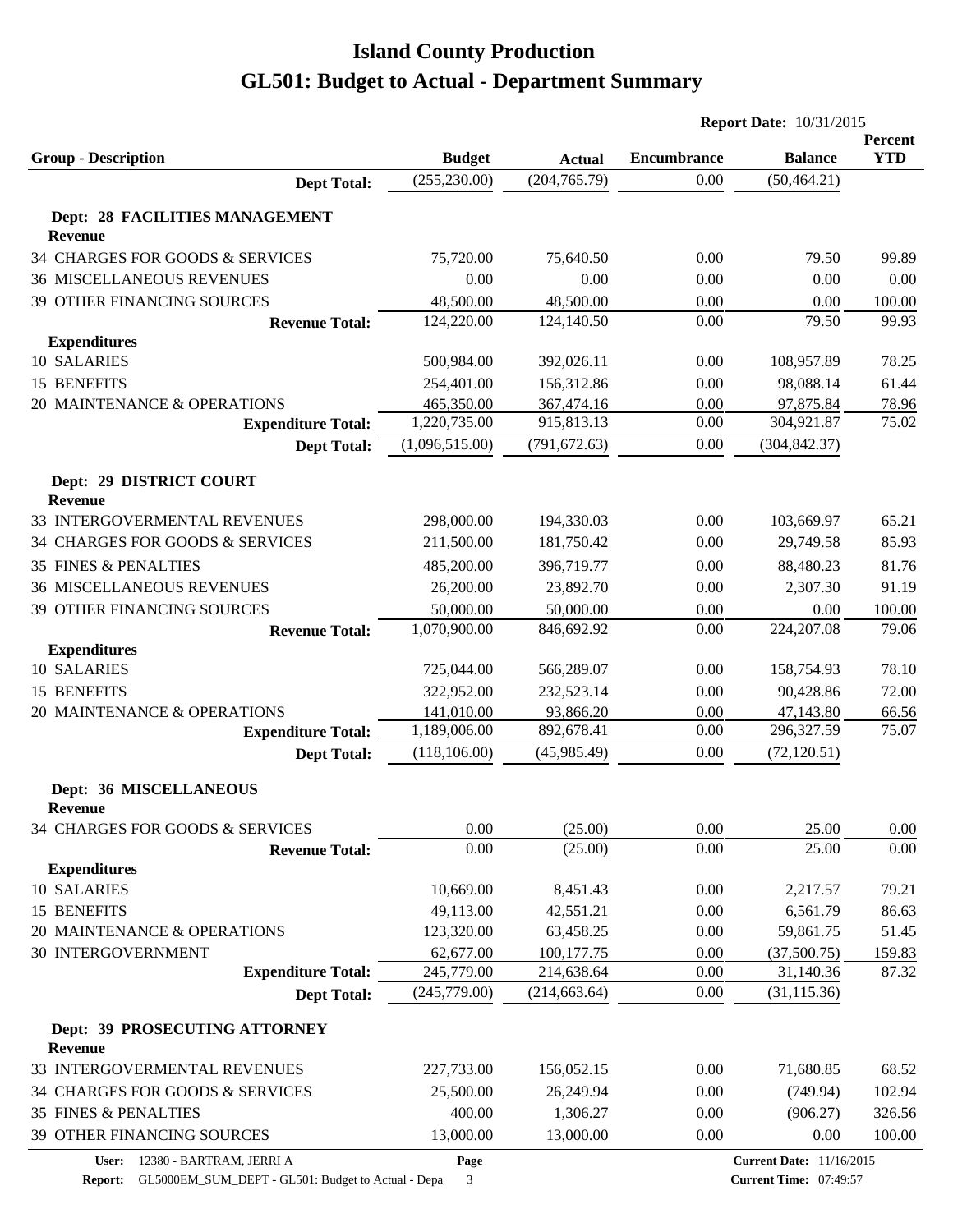|                                  |                       |                |                |                    | <b>Report Date: 10/31/2015</b> |                       |
|----------------------------------|-----------------------|----------------|----------------|--------------------|--------------------------------|-----------------------|
| <b>Group - Description</b>       |                       | <b>Budget</b>  | <b>Actual</b>  | <b>Encumbrance</b> | <b>Balance</b>                 | Percent<br><b>YTD</b> |
|                                  | <b>Revenue Total:</b> | 266,633.00     | 196,608.36     | 0.00               | 70,024.64                      | 73.73                 |
| <b>Expenditures</b>              |                       |                |                |                    |                                |                       |
| 10 SALARIES                      |                       | 1,024,406.00   | 819,017.15     | 0.00               | 205,388.85                     | 79.95                 |
| 15 BENEFITS                      |                       | 410,274.00     | 291,830.31     | 0.00               | 118,443.69                     | 71.13                 |
| 20 MAINTENANCE & OPERATIONS      |                       | 110,466.00     | 72,343.94      | 0.00               | 38,122.06                      | 65.48                 |
| <b>Expenditure Total:</b>        |                       | 1,545,146.00   | 1,183,191.40   | 0.00               | 361,954.60                     | 76.57                 |
|                                  | <b>Dept Total:</b>    | (1,278,513.00) | (986, 583.04)  | 0.00               | (291, 929.96)                  |                       |
| Dept: 40 SHERIFF                 |                       |                |                |                    |                                |                       |
| <b>Revenue</b>                   |                       |                |                |                    |                                |                       |
| 32 LICENSES & PERMITS            |                       | 40,400.00      | 33,919.68      | 0.00               | 6,480.32                       | 83.95                 |
| 33 INTERGOVERMENTAL REVENUES     |                       | 724,522.00     | 761,605.23     | 0.00               | (37,083.23)                    | 105.11                |
| 34 CHARGES FOR GOODS & SERVICES  |                       | 43,600.00      | 36,397.51      | 0.00               | 7,202.49                       | 83.48                 |
| <b>35 FINES &amp; PENALTIES</b>  |                       | 250.00         | 2,069.88       | 0.00               | (1,819.88)                     | 827.95                |
| <b>36 MISCELLANEOUS REVENUES</b> |                       | 10,000.00      | 116,402.36     | 0.00               | (106, 402.36)                  | 1,164.02              |
| <b>38 NONREVENUES</b>            |                       | 0.00           | 313.66         | 0.00               | (313.66)                       | 0.00                  |
| 39 OTHER FINANCING SOURCES       |                       | 725,000.00     | 726,575.61     | 0.00               | (1,575.61)                     | 100.21                |
|                                  | <b>Revenue Total:</b> | 1,543,772.00   | 1,677,283.93   | 0.00               | (133,511.93)                   | 108.64                |
| <b>Expenditures</b>              |                       |                |                |                    |                                |                       |
| <b>10 SALARIES</b>               |                       | 4,845,919.00   | 4,069,848.86   | 0.00               | 776,070.14                     | 83.98                 |
| 15 BENEFITS                      |                       | 1,821,231.00   | 1,255,966.09   | 0.00               | 565,264.91                     | 68.96                 |
| 20 MAINTENANCE & OPERATIONS      |                       | 930,081.00     | 818,909.87     | 0.00               | 111,171.13                     | 88.04                 |
| <b>30 INTERGOVERNMENT</b>        |                       | 602,545.00     | 611,009.80     | 0.00               | (8,464.80)                     | 101.40                |
| <b>40 CAPITAL</b>                |                       | 104,368.00     | 146,709.34     | 0.00               | (42, 341.34)                   | 140.56                |
| 50 INTERDEPT & TRANSFERS         |                       | 62,900.00      | 68,622.83      | 0.00               | (5,722.83)                     | 109.09                |
| <b>Expenditure Total:</b>        |                       | 8,367,044.00   | 6,971,066.79   | 0.00               | 1,395,977.21                   | 83.31                 |
|                                  | <b>Dept Total:</b>    | (6,823,272.00) | (5,293,782.86) | 0.00               | (1,529,489.14)                 |                       |
| <b>Dept: 41 SUPERIOR COURT</b>   |                       |                |                |                    |                                |                       |
| <b>Revenue</b>                   |                       |                |                |                    |                                |                       |
| 30 USE OF FUND BALANCE/RESERVES  |                       | 8,500.00       | 0.00           | 0.00               | 8,500.00                       | 0.00                  |
| 32 LICENSES & PERMITS            |                       | 15,000.00      | 10,028.00      | $0.00\,$           | 4,972.00                       | 66.85                 |
| 33 INTERGOVERMENTAL REVENUES     |                       | 284,575.00     | 226,022.68     | 0.00               | 58,552.32                      | 79.42                 |
| 34 CHARGES FOR GOODS & SERVICES  |                       | 18,000.00      | 15,668.47      | 0.00               | 2,331.53                       | 87.04                 |
| <b>36 MISCELLANEOUS REVENUES</b> |                       | 0.00           | 1,262.34       | 0.00               | (1,262.34)                     | 0.00                  |
|                                  | <b>Revenue Total:</b> | 326,075.00     | 252,981.49     | 0.00               | 73,093.51                      | 77.58                 |
| <b>Expenditures</b>              |                       |                |                |                    |                                |                       |
| 10 SALARIES                      |                       | 829,640.00     | 636,389.71     | 0.00               | 193,250.29                     | 76.70                 |
| 15 BENEFITS                      |                       | 213,597.00     | 147,665.08     | 0.00               | 65,931.92                      | 69.13                 |
| 20 MAINTENANCE & OPERATIONS      |                       | 156,639.00     | 93,376.26      | 0.00               | 63,262.74                      | 59.61                 |
| 50 INTERDEPT & TRANSFERS         |                       | 300,000.00     | 300,000.00     | 0.00               | 0.00                           | 100.00                |
| <b>Expenditure Total:</b>        |                       | 1,499,876.00   | 1,177,431.05   | 0.00               | 322,444.95                     | 78.50                 |
|                                  | <b>Dept Total:</b>    | (1,173,801.00) | (924, 449.56)  | 0.00               | (249, 351.44)                  |                       |
| <b>Dept: 42 TREASURER</b>        |                       |                |                |                    |                                |                       |
| Revenue<br>31 TAXES              |                       | 91,000.00      | 140,432.99     | 0.00               | (49, 432.99)                   | 154.32                |
|                                  |                       |                |                |                    |                                |                       |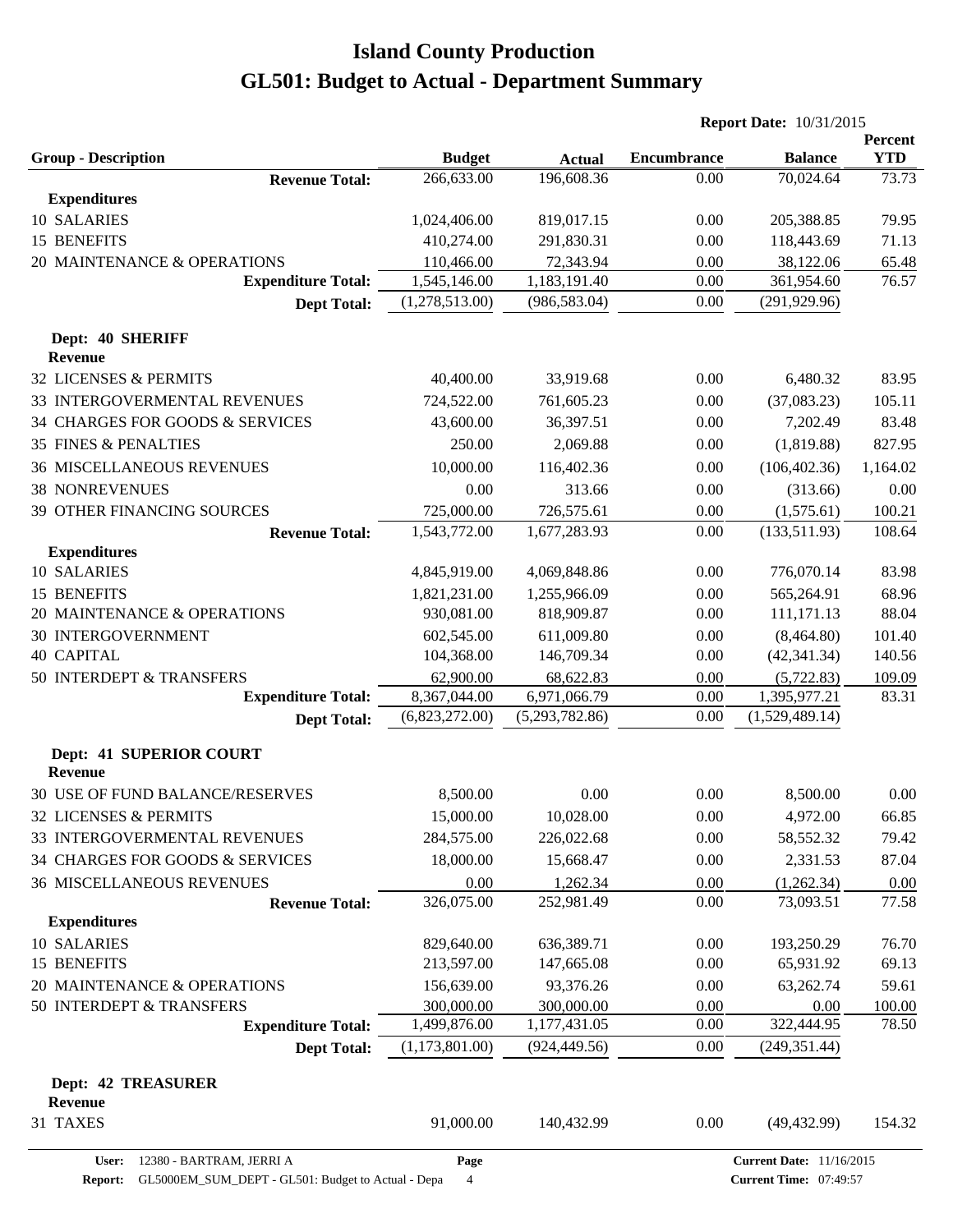|                                                        |               |               |                    | <b>Report Date: 10/31/2015</b> |                       |
|--------------------------------------------------------|---------------|---------------|--------------------|--------------------------------|-----------------------|
| <b>Group - Description</b>                             | <b>Budget</b> | <b>Actual</b> | <b>Encumbrance</b> | <b>Balance</b>                 | Percent<br><b>YTD</b> |
| 34 CHARGES FOR GOODS & SERVICES                        | 6,030.00      | 6,950.39      | 0.00               | (920.39)                       | 115.26                |
| <b>36 MISCELLANEOUS REVENUES</b>                       | 552,000.00    | 464,494.52    | 0.00               | 87,505.48                      | 84.14                 |
| <b>Revenue Total:</b>                                  | 649,030.00    | 611,877.90    | 0.00               | 37,152.10                      | 94.27                 |
| <b>Expenditures</b>                                    |               |               |                    |                                |                       |
| 10 SALARIES                                            | 408,233.00    | 313,810.82    | 0.00               | 94,422.18                      | 76.87                 |
| 15 BENEFITS                                            | 162,689.00    | 111,128.90    | 0.00               | 51,560.10                      | 68.30                 |
| 20 MAINTENANCE & OPERATIONS                            | 66,775.00     | 47,909.09     | 0.00               | 18,865.91                      | 71.74                 |
| <b>40 CAPITAL</b>                                      | 1,500.00      | 0.00          | 0.00               | 1,500.00                       | 0.00                  |
| <b>60 DEBT SERVICE</b>                                 | 5,000.00      | 1,452.31      | 0.00               | 3,547.69                       | 29.04                 |
| <b>Expenditure Total:</b>                              | 644,197.00    | 474,301.12    | 0.00               | 169,895.88                     | 73.62                 |
| <b>Dept Total:</b>                                     | 4,833.00      | 137,576.78    | 0.00               | (132, 743.78)                  |                       |
| Dept: 47 BUDGET<br><b>Expenditures</b>                 |               |               |                    |                                |                       |
| 10 SALARIES                                            | 49,600.00     | 39,822.14     | 0.00               | 9,777.86                       | 80.28                 |
| 15 BENEFITS                                            | 14,071.00     | 10,446.70     | 0.00               | 3,624.30                       | 74.24                 |
| 20 MAINTENANCE & OPERATIONS                            | 5,150.00      | 4,021.42      | 0.00               | 1,128.58                       | 78.08                 |
| <b>Expenditure Total:</b>                              | 68,821.00     | 54,290.26     | 0.00               | 14,530.74                      | 78.88                 |
| <b>Dept Total:</b>                                     | (68, 821.00)  | (54,290.26)   | 0.00               | (14, 530.74)                   |                       |
| <b>Dept: 48 EMERGENCY MANAGEMENT</b><br><b>Revenue</b> |               |               |                    |                                |                       |
| 33 INTERGOVERMENTAL REVENUES                           | 122,500.00    | 177,638.28    | 0.00               | (55, 138.28)                   | 145.01                |
| <b>Revenue Total:</b>                                  | 122,500.00    | 177,638.28    | 0.00               | (55, 138.28)                   | 145.01                |
| <b>Expenditures</b>                                    |               |               |                    |                                |                       |
| 10 SALARIES                                            | 59,544.00     | 46,280.06     | 0.00               | 13,263.94                      | 77.72                 |
| 15 BENEFITS                                            | 13,931.00     | 9,991.77      | 0.00               | 3,939.23                       | 71.72                 |
| 20 MAINTENANCE & OPERATIONS                            | 134,930.00    | 106,248.43    | 0.00               | 28,681.57                      | 78.74                 |
| 50 INTERDEPT & TRANSFERS                               | 0.00          | 87.44         | 0.00               | (87.44)                        | 0.00                  |
| <b>Expenditure Total:</b>                              | 208,405.00    | 162,607.70    | 0.00               | 45,797.30                      | 78.02                 |
| <b>Dept Total:</b>                                     | (85,905.00)   | 15,030.58     | 0.00               | (100, 935.58)                  |                       |
| Dept: 53 PLANNING<br><b>Revenue</b>                    |               |               |                    |                                |                       |
| 32 LICENSES & PERMITS                                  | 1,208,750.00  | 1,018,611.81  | 0.00               | 190,138.19                     | 84.26                 |
| 33 INTERGOVERMENTAL REVENUES                           | 190,400.00    | 233,810.77    | 0.00               | (43, 410.77)                   | 122.79                |
| 34 CHARGES FOR GOODS & SERVICES                        | 588,715.00    | 533,168.11    | 0.00               | 55,546.89                      | 90.56                 |
| <b>36 MISCELLANEOUS REVENUES</b>                       | 300.00        | 579.85        | 0.00               | (279.85)                       | 193.28                |
| 39 OTHER FINANCING SOURCES                             | 67,000.00     | 67,000.00     | 0.00               | 0.00                           | 100.00                |
| <b>Revenue Total:</b>                                  | 2,055,165.00  | 1,853,170.54  | 0.00               | 201,994.46                     | 90.17                 |
| <b>Expenditures</b>                                    |               |               |                    |                                |                       |
| 10 SALARIES                                            | 1,175,723.00  | 927,450.88    | 0.00               | 248,272.12                     | 78.88                 |
| 15 BENEFITS                                            | 503,763.00    | 354,097.02    | 0.00               | 149,665.98                     | 70.29                 |
| 20 MAINTENANCE & OPERATIONS                            | 265,039.00    | 241,689.80    | 0.00               | 23,349.20                      | 91.19                 |
| 50 INTERDEPT & TRANSFERS                               | 0.00          | 918.13        | 0.00               | (918.13)                       | 0.00                  |
| <b>Expenditure Total:</b>                              | 1,944,525.00  | 1,524,155.83  | 0.00               | 420,369.17                     | 78.38                 |
| <b>Dept Total:</b>                                     | 110,640.00    | 329,014.71    | 0.00               | (218, 374.71)                  |                       |
|                                                        |               |               |                    |                                |                       |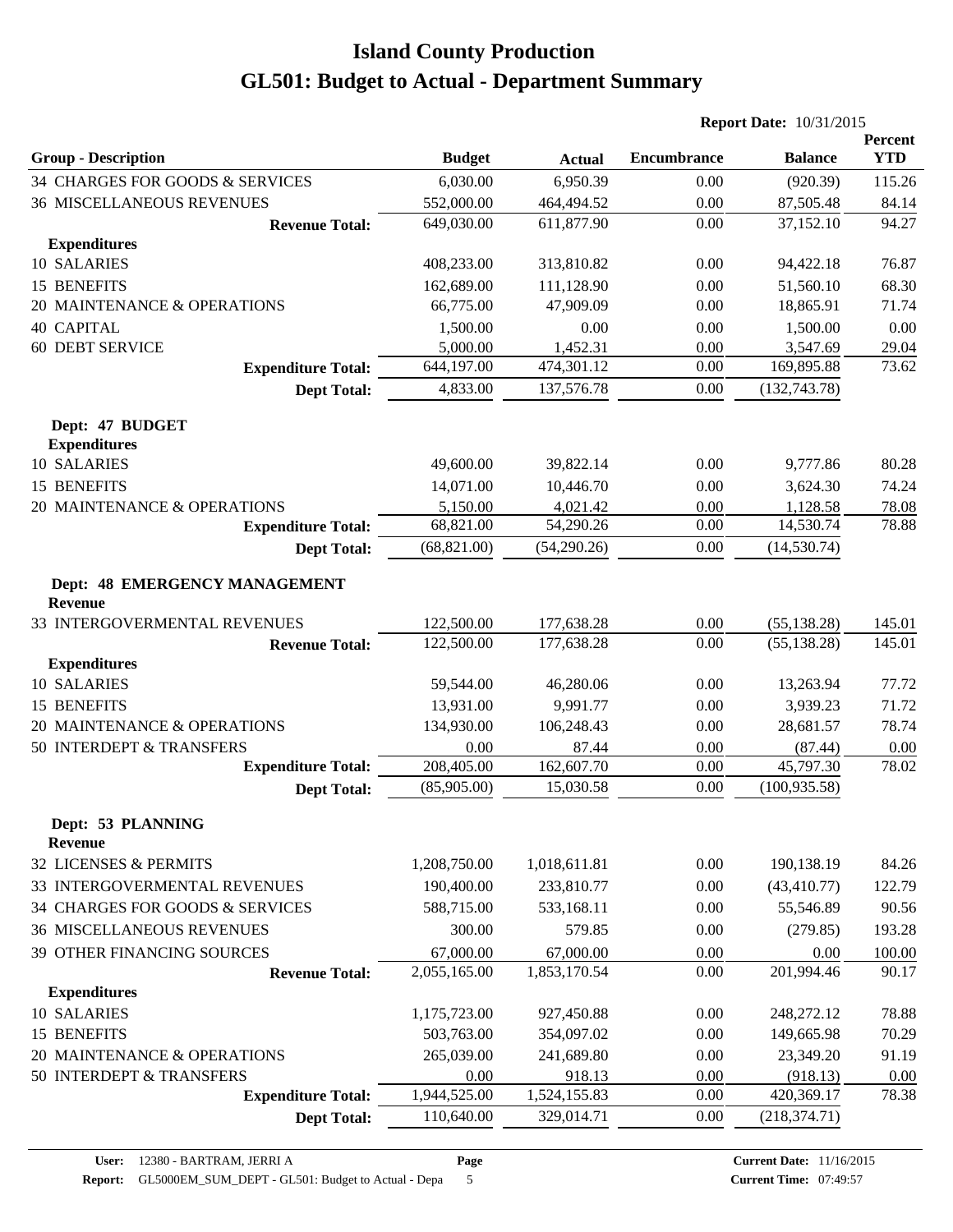|                                                    |                |               | <b>Report Date: 10/31/2015</b> |                |                       |
|----------------------------------------------------|----------------|---------------|--------------------------------|----------------|-----------------------|
| <b>Group - Description</b>                         | <b>Budget</b>  | <b>Actual</b> | <b>Encumbrance</b>             | <b>Balance</b> | Percent<br><b>YTD</b> |
| Dept: 54 GENERAL SERVICES ADMIN                    |                |               |                                |                |                       |
| <b>Revenue</b>                                     |                |               |                                |                |                       |
| 32 LICENSES & PERMITS                              | 18,200.00      | 17,368.00     | 0.00                           | 832.00         | 95.42                 |
| 33 INTERGOVERMENTAL REVENUES                       | 53,876.00      | 56,411.50     | 0.00                           | (2,535.50)     | 104.70                |
| 34 CHARGES FOR GOODS & SERVICES                    | 32,568.00      | 27,614.25     | 0.00                           | 4,953.75       | 84.78                 |
| <b>35 FINES &amp; PENALTIES</b>                    | 1,000.00       | 0.00          | 0.00                           | 1,000.00       | 0.00                  |
| <b>36 MISCELLANEOUS REVENUES</b>                   | 4,017.00       | 1,680.00      | 0.00                           | 2,337.00       | 41.82                 |
| <b>Revenue Total:</b>                              | 109,661.00     | 103,073.75    | 0.00                           | 6,587.25       | 93.99                 |
| <b>Expenditures</b>                                |                |               |                                |                |                       |
| 10 SALARIES                                        | 121,310.00     | 93,518.67     | 0.00                           | 27,791.33      | 77.09                 |
| 15 BENEFITS                                        | 33,534.00      | 24,266.68     | 0.00                           | 9,267.32       | 72.36                 |
| 20 MAINTENANCE & OPERATIONS                        | 1,030,802.00   | 758,154.96    | 0.00                           | 272,647.04     | 73.55                 |
| <b>30 INTERGOVERNMENT</b>                          | 10,000.00      | 24.31         | 0.00                           | 9,975.69       | 0.24                  |
| 50 INTERDEPT & TRANSFERS                           | 0.00           | 415.00        | 0.00                           | (415.00)       | 0.00                  |
| <b>Expenditure Total:</b>                          | 1,195,646.00   | 876,379.62    | 0.00                           | 319,266.38     | 73.29                 |
| <b>Dept Total:</b>                                 | (1,085,985.00) | (773, 305.87) | 0.00                           | (312, 679.13)  |                       |
| <b>Dept: 59 HUMAN RESOURCES</b>                    |                |               |                                |                |                       |
| <b>Revenue</b>                                     |                |               |                                |                |                       |
| <b>36 MISCELLANEOUS REVENUES</b>                   | 1,000.00       | 542.37        | 0.00                           | 457.63         | 54.23                 |
| 39 OTHER FINANCING SOURCES                         | 17,500.00      | 17,500.00     | 0.00                           | 0.00           | 100.00                |
| <b>Revenue Total:</b>                              | 18,500.00      | 18,042.37     | 0.00                           | 457.63         | 97.52                 |
| <b>Expenditures</b>                                |                |               |                                |                |                       |
| 10 SALARIES                                        | 244,388.00     | 175,602.80    | 0.00                           | 68,785.20      | 71.85                 |
| 15 BENEFITS                                        | 101,557.00     | 66,917.87     | 0.00                           | 34,639.13      | 65.89                 |
| 20 MAINTENANCE & OPERATIONS                        | 97,100.00      | 49,323.42     | 0.00                           | 47,776.58      | 50.79                 |
| <b>Expenditure Total:</b>                          | 443,045.00     | 291,844.09    | 0.00                           | 151,200.91     | 65.87                 |
| <b>Dept Total:</b>                                 | (424, 545.00)  | (273, 801.72) | 0.00                           | (150, 743.28)  |                       |
| Dept: 90 x FUND NON-DEPARTMENTAL<br><b>Revenue</b> |                |               |                                |                |                       |
| 30 USE OF FUND BALANCE/RESERVES                    | 660,799.00     | 0.00          | 0.00                           | 660,799.00     | 0.00                  |
| 31 TAXES                                           | 7,786,000.00   | 7,059,435.37  | 0.00                           | 726,564.63     | 90.66                 |
| 31 TAXES                                           | 5,802,000.00   | 3,943,382.44  | 0.00                           | 1,858,617.56   | 67.96                 |
| 31 TAXES                                           | 1,584,000.00   | 934,615.36    | 0.00                           | 649,384.64     | 59.00                 |
| 33 INTERGOVERMENTAL REVENUES                       | 1,291,000.00   | 1,220,704.88  | 0.00                           | 70,295.12      | 94.55                 |
| 34 CHARGES FOR GOODS & SERVICES                    | 30,000.00      | 14,874.92     | 0.00                           | 15,125.08      | 49.58                 |
| <b>36 MISCELLANEOUS REVENUES</b>                   | 52,300.00      | 43,980.37     | 0.00                           | 8,319.63       | 84.09                 |
| 39 OTHER FINANCING SOURCES                         | 1,744,106.00   | 1,744,106.00  | 0.00                           | 0.00           | 100.00                |
| <b>Revenue Total:</b>                              | 18,950,205.00  | 14,961,099.34 | 0.00                           | 3,989,105.66   | 78.94                 |
| <b>Expenditures</b>                                |                |               |                                |                |                       |
| 10 SALARIES                                        | 60,000.00      | 0.00          | 0.00                           | 60,000.00      | 0.00                  |
| 15 BENEFITS                                        | 57,000.00      | 0.00          | 0.00                           | 57,000.00      | 0.00                  |
| 20 MAINTENANCE & OPERATIONS                        | 233,823.00     | 0.00          | 0.00                           | 233,823.00     | 0.00                  |
| 50 INTERDEPT & TRANSFERS                           | 1,732,270.00   | 1,609,518.20  | 0.00                           | 122,751.80     | 92.91                 |
| 60 DEBT SERVICE                                    | 59,150.00      | 43,318.48     | 0.00                           | 15,831.52      | 73.23                 |
| <b>Expenditure Total:</b>                          | 2,142,243.00   | 1,652,836.68  | 0.00                           | 489,406.32     | 77.15                 |